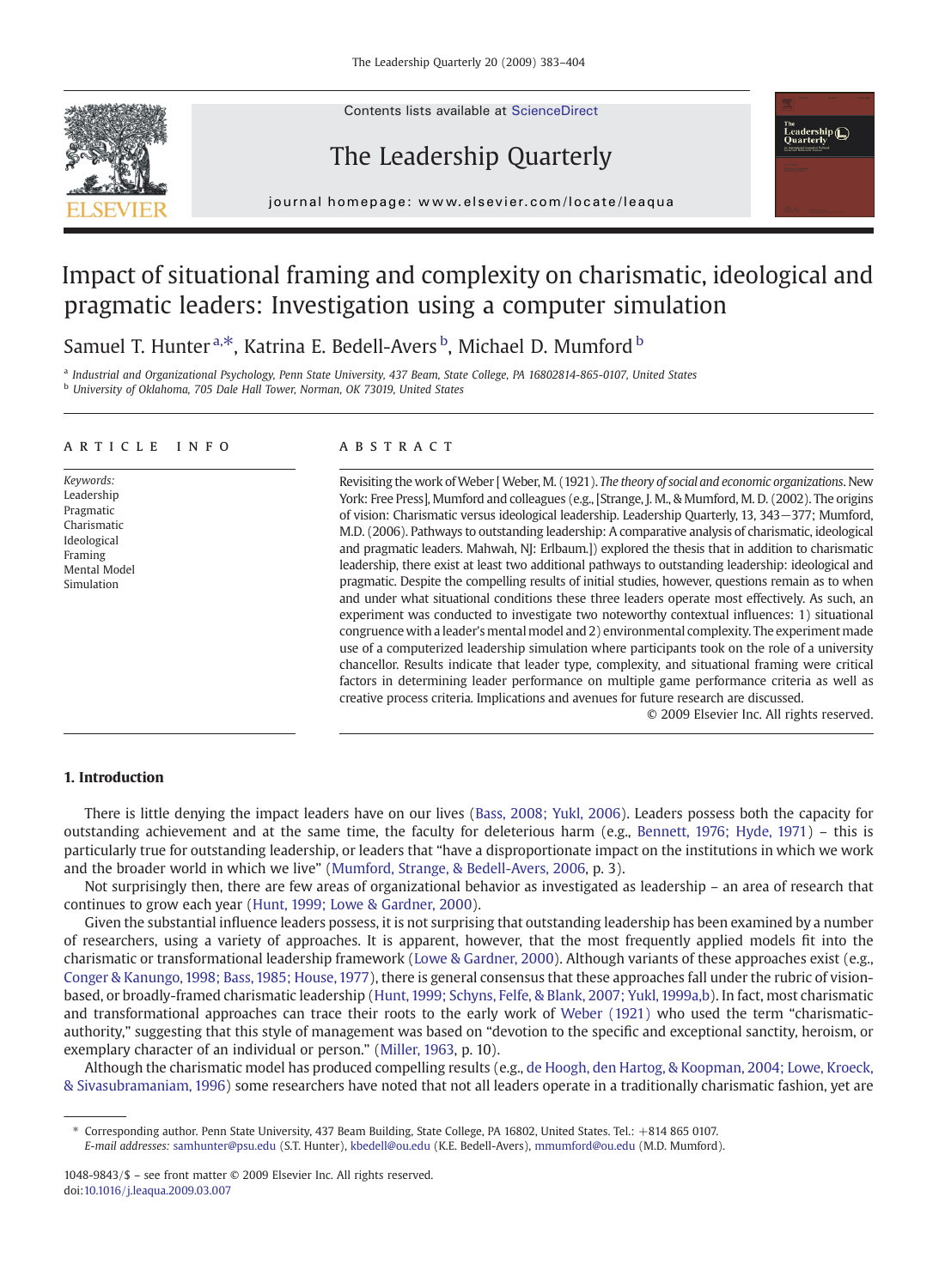still able to achieve exceptional outcomes. In a case study of Benjamin Franklin, for example, [Mumford & Van Doorn \(2001\)](#page--1-0) observed that Franklin did not employ a vision-based approach to leadership, but rather operated in a more pragmatic, problemsolving manner and in doing so instituted such influential policies as the introduction of paper currency and paved roads. Similarly, in a review of 11 outstanding companies, [Collins \(2001\)](#page--1-0) found the selected business leaders to be characteristically pragmatic, rather than charismatic, in their leadership style. Along these lines, a few researchers have posited that the charismatic approach may actually be limiting in some circumstances, suggesting that pragmatic approaches may be more effective in situations characterized by uncertainty [\(Khurana, 2002; Pasternack & O'Toole, 2002](#page--1-0)). In a discussion of 40 Fortune 500 firms, for example, [Gary \(2002\)](#page--1-0) noted: "when the road ahead is unclear, vision can only take you so far" (p. 3).

In light of the observation that not all outstanding leaders fit the charismatic mold, and that charisma or visionary leadership can be insufficient at times, Mumford and colleagues (e.g., [Strange & Mumford, 2002; Mumford, 2006](#page--1-0)) returned to [Weber's \(1921\)](#page--1-0) original work to develop a more comprehensive approach to understanding outstanding leadership. Weber suggested that in addition to charismatic leadership, managers could also employ a "rational" approach that emphasized a pragmatic leadership style as well as a "traditional" or ideological approach, where the leader's influence rested in the belief in "the sanctity of immemorial traditions" ([Miller, 1963,](#page--1-0) p. 10). Stated more directly, the extended leadership framework developed by Mumford and colleagues is comprised of three leadership styles: charismatic, ideological and pragmatic leaders, or the CIP model of leadership.

Empirically, this extended leadership model has been investigated and validated in a wide range of studies examining behaviors such as creative problem-solving [\(Bedell, Hunter, & Mumford, 2008;](#page--1-0) Mumford, Bedell, Hunter, Espejo, & Boatman, 2006), communication strategies ([Mumford et al., 2006](#page--1-0)), political tactics ([Mumford et al., 2006\)](#page--1-0), Leader–Member Exchanges (LMX) ([Mumford et al., 2006](#page--1-0)), mental-model formation ([Strange & Mumford, 2002\)](#page--1-0), Machiavellianism ([Bedell-Avers, Hunter, Angie, &](#page--1-0) [Vert, 2006](#page--1-0)), and early-life experiences [\(Ligon, Hunter, & Mumford, 2008\)](#page--1-0). The results of these studies have been compelling and indicate that although the leader types do indeed differ on a number of key variables, each type is uniquely capable of outstanding achievement ([Mumford, Strange, & Hunter, 2006](#page--1-0)).

It should also be noted that although the model was initially examined via the investigations of historically notable, outstanding leaders, recent evidence suggests that the model may also be applicable to more typical forms of leadership. For example, [Bedell](#page--1-0) [et al. \(2008\)](#page--1-0) examined the CIP model using a sample of undergraduate students engaged in a leadership problem-solving task. The results of the study were consistent with theoretical predictions derived from the outstanding leadership model, thereby lending some degree of support for extending the model to a broader range of leaders. Moreover, early studies that served as an impetus for pragmatic leader investigations examined more typical or day-to-day leadership (e.g., [Connelly et al., 2000\)](#page--1-0). This indicates that the CIP model has, at least in part, its roots in more typical forms of leadership [\(Mumford & Van Doorn, 2001](#page--1-0)).

Barring a few notable experimental studies (e.g., [Bedell et al., 2008](#page--1-0)) the primary method used to investigate the CIP model has been historiometric – where historical data was quantified and subsequently analyzed using traditional statistical techniques ([Simonton, 1990](#page--1-0)). Although this method has a number of unique advantages with regard to the study of outstanding leadership (e.g., enables access to numerous high-level leaders), it also has a number of limitations. For example, the historiometric approach is limited in that many environmental and situational conditions may only be controlled for rather than investigated directly. Similarly, little is known regarding how environmental influences, such as complexity [\(Uhl-Bien, Marion, & McKelvey, 2008](#page--1-0)) may impact leader behaviors as they encounter crises or problems inherently characterized by high levels of ambiguity and change ([Hunt, Boal, & Dodge, 1999\)](#page--1-0).

In sum, an extended model of outstanding leadership was developed in response to the observation that not all outstanding leaders operate in a charismatic fashion. Initial studies examining the CIP model have produced compelling results, strongly suggesting that there exist distinct yet equally viable leadership paths to outstanding achievement. Despite answering many questions, however, these studies and the methods applied present a number of new questions regarding charismatic, ideological and pragmatic leaders and the contexts they operate in. Thus, the aim of the present effort is to (1) experimentally investigate two important influences on leader behavior: situation framing and environmental complexity and more centrally, and (2) explore how these factors might interact to differentially influence the performance of charismatic, ideological, and pragmatic leaders.

### 1.1. An extended approach to outstanding leadership – The CIP model

Although the typology put forth by [Weber \(1921\)](#page--1-0) served well as a framework, it was necessary to consider from a processperspective how the three leadership types actually influence their followers. Accordingly, the sensemaking portion of the model was developed and emerged from the observation that outstanding leaders often emerge during times of crisis – a point noted by a number of leadership scholars (e.g., [Hunt, et al. 1999; Mumford, 2006; Rivera, 1994](#page--1-0)), as well as leaders themselves. John F. Kennedy, for example, noted that as a leader he was grateful for the crises he faced because they allowed him the opportunity for outstanding achievement ([Perret, 2001](#page--1-0)). What is unique with regard to the CIP model of leadership, however, is the consideration of how these leaders respond to crises. Certainly, all outstanding leaders are compelled to offer some form of sensemaking to their followers; to provide an interpretation of the situation and offer direction and comfort during times of stress and ambiguity. In fact, sensemaking stands as an important influence mechanism for several reasons. Sensemaking activities allow for leaders to articulate their goals and paths to attaining those goals at a time when subordinates are most ready to receive direction ([House,](#page--1-0) [1971\)](#page--1-0). Moreover, sensemaking provides followers the perception of control, allowing them to face the crises in a functional manner as well as simultaneously providing motivation via increased perceptions of self-efficacy [\(Tierney & Farmer, 2002\)](#page--1-0).

Given the critical role that sensemaking plays in leadership (e.g., vision development, motivation) and the fact that all leaders do not influence followers in the same way, the extended model explores the underlying cognitive differences that would explain how leaders